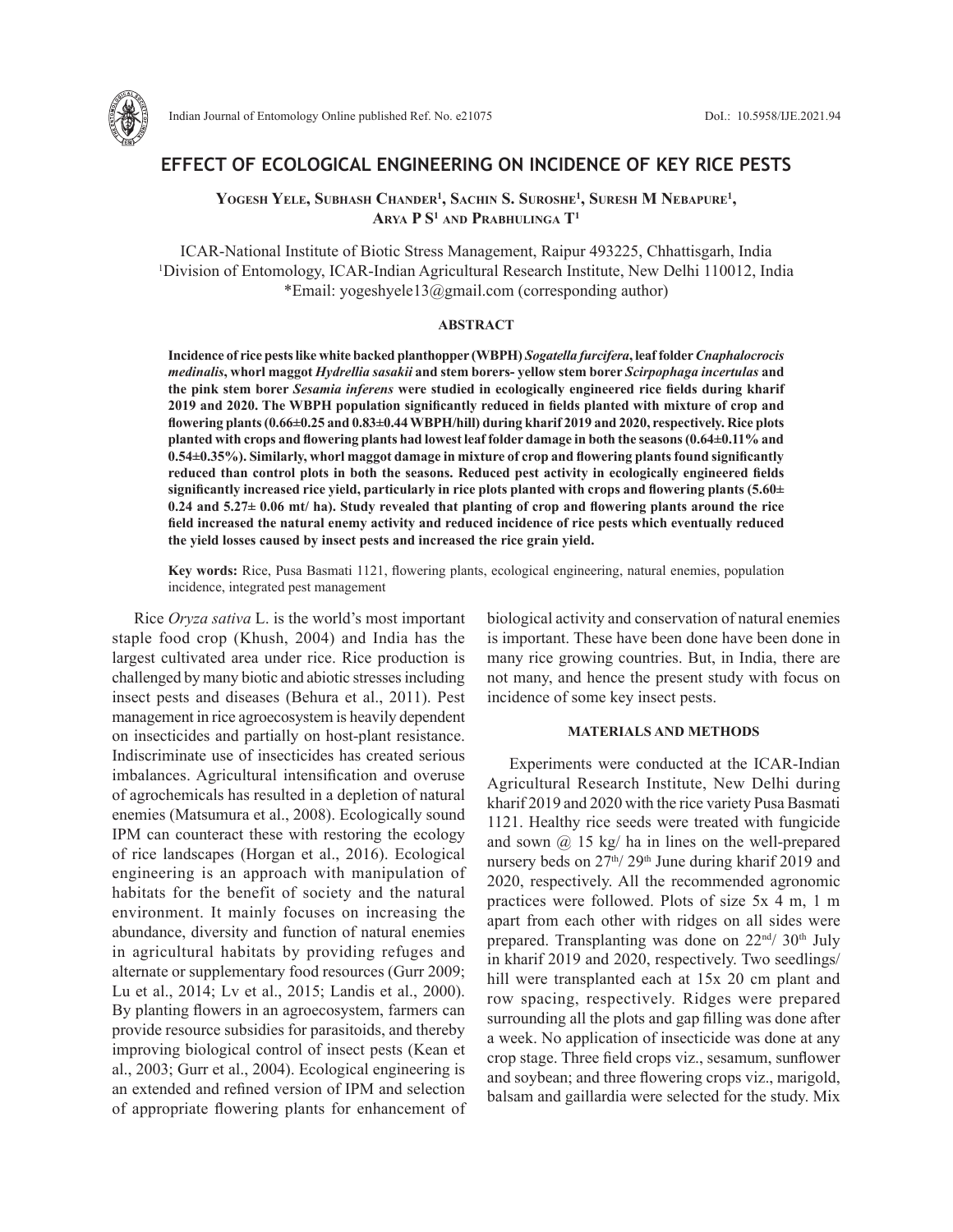planting of crop and flowering plants and no-weeding plots were also included as the treatment. Accordingly, the treatments were designed as;  $T1 =$  Field crops (sesamum+ sunflower+ soybean); T2= Flower crops (marigold+ balsam+ gaillardia); T3= Natural weeds (no weeding); T4= Field crops+ flower crops; T5= Control. The experiments were laid out in completely randomized block design (CRBD) having five treatments with four replications. Between replicates, 1m alley was provided to facilitate irrigation, fertilizer application and recording of observations.

Seeds of field crops like sesamum, sunflower and soybean were directly sown on the bunds adjacent to respective treatments. For flower crops like marigold, balsam and gaillardia nursery was raised and were transplanted on bunds adjacent to the respective treatments. All the crop and flowering plants were also raised in the plastic pots of size of 22.5x 15 cm and were transferred around the rice plots of respective treatments. Sowing and transplanting of all the crop plants and flowering plants on bunds as well as in the pots were done in staggered manner, so that the flowering occurs for longer duration. Randomly 10 hills/ plot were selected and tagged for observations on the incidence of the white backed plant hopper *Sogatella furcifera*, whorl maggot *Hydrellia sasakii* and leaf folder *Cnaphalocrocis medinalis* at 10 days interval starting from 40 days after transplanting and till harvest. For WBPH, hoppers/ hill, including nymphs were counted; for *H. sasakii*, number of leaves infested/ hill with % calculated, and with *C. medinalis*, number of folded leaved/ hill observed and % calculated; and for stem borers- yellow stem borer *Scirpophaga incertulas* and the pink stem borer *Sesamia inferens* it was % white ears at preharvest stage. Yield data was recorded after harvesting and expressed as mt/ ha. These data were subjected to two-way ANOVA and the significance evaluated with F-tests, while the treatment means by  $LSD$  ( $p= 0.05$ ).

#### **RESULTS AND DISCUSSION**

The WBPH *S. furcifera* was observed infesting early in both kharif seasons, and its incidence differed significantly between the treatments ( $F=41.4$ ,  $p<0.001$ and F=18.54,  $p<0.001$ ) and weeks (F=34.5,  $p<0.001$ ) and  $F=68.62$ ,  $p<0.001$ ); significantly less incidence was in rice plots planted with flowering plants. In case of *C. medinalis,* damage was seen early in the season and significantly differed between the treatments (F=45.591, p<0.001 and F=82.19, p<0.001) and weeks (F=2.6,  $p=0.0026$  and  $F=63.2$ ,  $p<0.001$ ) in both the seasons. Rice plots surrounded with crops and flowering plants exhibited least incidence  $(0.64\pm0.11$  and  $0.54\pm0.35)$ ; also, the plots planted with crop plants and flowering plants alone, suffered less damage. In case of *H. sasakii* damage was more prominent during vegetative stage at 41 and 44 DAT (36th SMW); it was observed more in kharif 2019 than that of 2020, with significantly less incidence when flowering plants alone and mixture of crop and flowering plants were in the plots. Two species of stem borers were observed during vegetative and reproductive stage, of which the dominant one was *S. incertulas* and other one was *S. inferens*, with insignificant incidence during vegetative stage. Preharvest white ears were recorded in all the treatments and % white ears were calculated. It was observed that their incidence was <economic threshold level (ETL) in all the treatments including control (F=3.9,  $p=0.028$  and  $F=8.3$ ,  $p<0.001$ ); however, less white ears were observed in plots planted with crops, flowers and crops+ flowers. Yield differed significantly between the treatments in kharif 2020 (F=25.2, p<0.001), and not so during kharif 2019 (F=3.7,  $p=0.033$ ), with significantly higher yield being with plots planted with crops+ flowers during kharif 2019 (5.60**±** 0.24 mt/ ha) and kharif 2020 (5.27± 0.06 mt/ ha) (Table 1).

The IPM as an approach has shown great potential for reducing the dependence on chemical control methods (Pretty et al., 1998; Atanassov et al., 2002). It involves integrating diverse tactics, including cultural, biological, and chemical control (Dent, 1991). Intensification of agriculture has reduced the farmland biodiversity and reduced the number of flowering plants and weeds, which natural enemies depend on for the food and nectar (Lu et al., 2014). Ecological engineering has great potential in rice IPM which involves the identification of optimal forms of botanical diversity which promote the natural enemies, but very little information available on the optimal fauna and flora to be employed for this cause. Earlier attempts in the field of ecological engineering studies found reduced pest population in main crop after planting flowering crops around the main field (Yu et al., 2001; Gurr et al., 2011; Liu et al., 2014; Zhu et al., 2015; Chen et al., 2016; Kong et al. 2016). Maintaining grasses and weeds around the rice fields, planting of sesame on bunds as a source of nectar, intercropping zizania in some fields, planting vetiver grass on roadsides and along irrigation canals and releases of *Trichogramma* spp. simultaneously had been reported to lower the pest activity in the rice fields (Chen et al., 2016; Zhu et al., 2015; Zhu et al., 2017).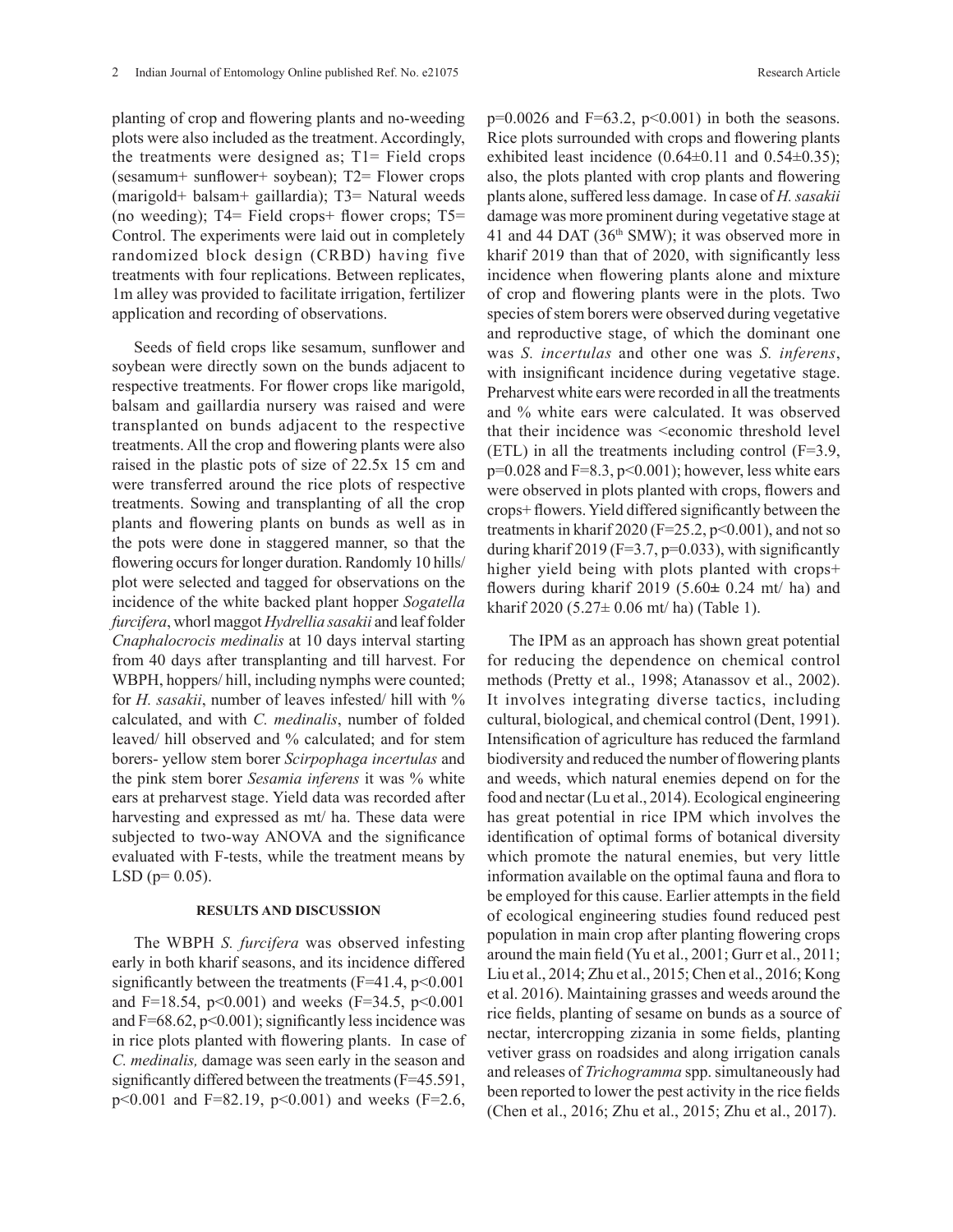| S. furcifera                     |                         |                              |                          |                 |                     |                   |                              |                              |                         |                 |                       |                              |
|----------------------------------|-------------------------|------------------------------|--------------------------|-----------------|---------------------|-------------------|------------------------------|------------------------------|-------------------------|-----------------|-----------------------|------------------------------|
|                                  |                         |                              |                          |                 |                     |                   | Incidence*                   |                              |                         |                 |                       |                              |
| Treatments                       |                         |                              |                          |                 | Kharif 2019         |                   |                              |                              |                         | Kharif 2020     |                       |                              |
|                                  |                         | 36 SMW                       | 37 SMW                   |                 | 39 SMW              | 40 SMW            | SE<br>Mean±                  | 36 SMW                       | 38 SMW                  |                 | 39 SMW                | SE<br>Mean±                  |
| T1 Crops                         |                         | $0.25 \pm 0.15$              | $.20 \pm 0.3$            |                 | $1.63 \pm 0.13$     | $0.15 \pm 0.09$   | $0.81 \pm 0.36$              | $0.28 \pm 0.05$              |                         | $1.88 \pm 0.16$ | $0.78 \pm 0.38$       | $0.98 \pm 0.47$              |
| (sesamum+sunflower+soybean)      |                         | $(1.11 \pm 0.07)$            | $\subset$                | $47\pm0.11$     | $(1.62 \pm 0.04)$   | $(1.07 \pm 0.04)$ | $(1.32 \pm 0.14)^{\circ}$    | $(1.13 \pm 0.02)$            | $(1.69 \pm 0.05)$       |                 | $(1.31 \pm 0.14)$     | $(1.38 \pm 0.17)^{b}$        |
| T <sub>2</sub> Flowers           |                         | $0.90 + 0.24$                |                          | $1.28 \pm 0.18$ | $1.35 \pm 0.34$     | $0.08 \pm 0.05$   | $0.90 \pm 0.29$              | $0.40 \pm 0.15$              |                         | $1.63 \pm 0.17$ | $0.90 \pm 0.32$       | $0.98 \pm 0.36$              |
| (marigold+balsam+ gaillardia)    |                         | $(1.37 \pm 0.08)$            | $\overline{\phantom{0}}$ | $.51 \pm 0.06$  | $(1.52 \pm 0.11)$   | $(1.04 \pm 0.02)$ | $(1.36 \pm 0.11)^{6}$        | $(1.18 \pm 0.06)$            | $(1.62 \pm 0.05)$       |                 | $(1.36 \pm 0.11)$     | $(1.39 \pm 0.13)^{b}$        |
| Ë                                |                         | $0.83 \pm 0.34$              | $1.03 \pm 0.21$          |                 | $1.28 \pm 0.14$     | $1.13 \pm 0.28$   | $1.06 \pm 0.09$              | $0.20 \pm 0.09$              |                         | $1.70 \pm 0.45$ | $0.63 \pm 0.13$       | $0.84 \pm 0.45$              |
| Natural weeds                    |                         | $(1.34 \pm 0.12)$            | $(1.42 \pm 0.07)$        |                 | $(1.51 \pm 0.05)$   | $(1.45 \pm 0.10)$ | $(1.43 \pm 0.04)^{b}$        | $(1.09 \pm 0.04)$            | $(1.63 \pm 0.13)$       |                 | $(1.27 \pm 0.05)$     | $(1.33 \pm 0.16)^{b}$        |
| T4 Crops+Flowers                 |                         | $0.40 \pm 0.18$              |                          | $0.98 \pm 0.18$ | $1.15 \pm 0.13$     | $0.10 + 0.06$     | $0.66 \pm 0.25$              | $0.33 \pm 0.13$              |                         | $1.70 \pm 0.41$ | $0.45 \pm 0.31$       | $0.83 \pm 0.44$              |
|                                  |                         | $(1.18 \pm 0.08)$            | C.                       | $40 \pm 0.07$   | $(1.46 \pm 0.04)$   | $(1.05 \pm 0.03)$ | $(1.27 \pm 0.10)^d$          | $(1.15 \pm 0.06)$            | $(1.63 \pm 0.13)$       |                 | $(1.19 \pm 0.12)$     | $(1.32 \pm 0.16)^{b}$        |
| <b>T5 Control</b>                |                         | $1.88 \pm 0.11$              |                          | $3.70 + 0.22$   | $2.30 \pm 0.16$     | $1.53 \pm 0.13$   | $2.35 \pm 0.48$              | $1.23 \pm 0.10$              |                         | $3.50 \pm 0.20$ | $1.78 \pm 0.11$       | $2.17 \pm 0.69$              |
|                                  |                         | $(1.70 \pm 0.03)$            | $(2.17 \pm 0.05)$        |                 | $(1.82 \pm 0.05)$   | $(1.59 \pm 0.04)$ | $(1.82 \pm 0.13)^{8}$        | $(1.49 \pm 0.03)$            | $(2.12 \pm 0.05)$       |                 | $(1.67 \pm 0.03)$     | $(1.76 \pm 0.19)^a$          |
| Mean± SE                         |                         | $0.85 \pm 0.28$              |                          | $1.64 \pm 0.52$ | $1.54 \pm 0.21$     | $0.60 \pm 0.31$   |                              | $0.48 \pm 0.18$              |                         | $2.08 \pm 0.35$ | $0.90 + 0.23$         |                              |
|                                  |                         | $(1.34 \pm 0.10)^{b}$        | $(1.59 \pm 0.15)^{a}$    |                 | $(1.59 \pm 0.06)^a$ | $(1.24 \pm 0.12)$ |                              | $1.20 \pm 0.07$ <sup>e</sup> | $(1.73 \pm 0.10)^a$     |                 | $(1.35 \pm 0.08)^{b}$ |                              |
| C. medinalis                     |                         |                              |                          |                 |                     |                   |                              |                              |                         |                 |                       |                              |
|                                  |                         |                              |                          |                 |                     |                   | Damage $(^{9}_{0})^*$        |                              |                         |                 |                       |                              |
| Treatment                        |                         |                              |                          | Kharif 2019     |                     |                   |                              |                              |                         | Kharif 2020     |                       |                              |
|                                  | 36 SMW                  | 37 SMW                       | 39 SMW                   | 40 SMW          | 42 SMW              | 43 SMW            | Mean± SE                     | 36 SMW                       | 38 SMW                  | 39 SMW          | 41 SMW                | Mean± SE                     |
| T1 Crops                         | $0.05 \pm 0.05$         | $0.61 \pm 0.28$              | $1.53 \pm 0.30$          | $0.93 \pm 0.24$ | $1.02 \pm 0.18$     | $0.84 \pm 0.30$   | $0.83 \pm 0.19^{\circ}$      | $0.34 \pm 0.17$              | $1.76 \pm 0.19$         | $0.58 \pm 0.16$ | $0.11 \pm 0.11$       | $0.69 \pm 0.36$              |
| sesamum <sup>+</sup>             |                         |                              |                          |                 |                     |                   |                              |                              |                         |                 |                       |                              |
| sunflower+<br>soybean)           |                         |                              |                          |                 |                     |                   |                              |                              |                         |                 |                       |                              |
| T <sub>2</sub> Flowers           | $0.09 \pm 0.05$         | $0.70 + 0.09$                | 57<br>$1.21 \pm 0$       | $0.93 \pm 0.51$ | $0.72 \pm 0.23$     | $0.71 \pm 0.21$   | $0.72 \pm 0.15^b$            | $0.12 \pm 0.07$              | $1.26 \pm 0.24$         | $0.41 \pm 0.08$ | $0.09 \pm 0.05$       | $0.47 \pm 0.27$ <sup>c</sup> |
| balsam+gaillardia)<br>(marigold+ |                         |                              |                          |                 |                     |                   |                              |                              |                         |                 |                       |                              |
| T3 Natural weeds                 | $1.87 \pm 0.27$         | $1.25 \pm 0.34$              | $0.86 \pm 0.14$          | $0.57 = 0.06$   | $0.71 \pm 0.09$     | $0.70 \pm 0.13$   | $0.99 \pm 0.19^{\circ}$      | $0.83 \pm 0.12$              | $2.03 \pm 0.41$         | $0.49 \pm 0.26$ | $0.54 \pm 0.30$       | $0.97 \pm 0.36$ <sup>b</sup> |
| T4 Crops+flowers                 | $0.23 \pm 0.09$         | $0.56 \pm 0.11$              | $0.70 \pm 0.12$          | $0.97 \pm 0.30$ | $0.96 \pm 0.33$     | $0.45 \pm 0.23$   | $0.64 \pm 0.11$ <sup>c</sup> | $0.22 \pm 0.16$              | $1.61 \pm 0.28$         | $0.23 \pm 0.10$ | $0.10 + 0.10$         | $0.54 \pm 0.35$ °            |
| T5 Control                       | $2.27 \pm 0.23$         | $2.35 \pm 0.13$              | $2.19 \pm 0.51$          | $3.09 \pm 0.35$ | $3.11 \pm 0.54$     | $1.73 \pm 0.30$   | $2.45 \pm 0.22$ <sup>a</sup> | $2.08 + 0.33$                | $4.48 + 0.29$           | $2.77 \pm 0.30$ | $1.92 \pm 0.22$       | $2.81 \pm 0.58$              |
| Mean± SE                         | $0.90 \pm 0.48^{\circ}$ | $1.09 \pm 0.33$ <sup>a</sup> | $1.23 \pm 0.26$          | $1.23 \pm 0.45$ | $1.30 \pm 0.45$     | $0.89 \pm 0.21$   |                              | $0.71 \pm 0.36$              | $2.23 \pm 0.57^{\circ}$ | $0.90 \pm 0.47$ | $0.55 \pm 0.35$       |                              |
|                                  |                         |                              |                          |                 |                     |                   |                              |                              |                         |                 |                       | contd.                       |

Table 1. Incidence of key insect pests in rice and yield of rice (kharif 2019, 2020) Table 1. Incidence of key insect pests in rice and yield of rice (kharif 2019, 2020)

Effect of ecological engineering on incidence of key rice pests Yogesh Yele et al.

3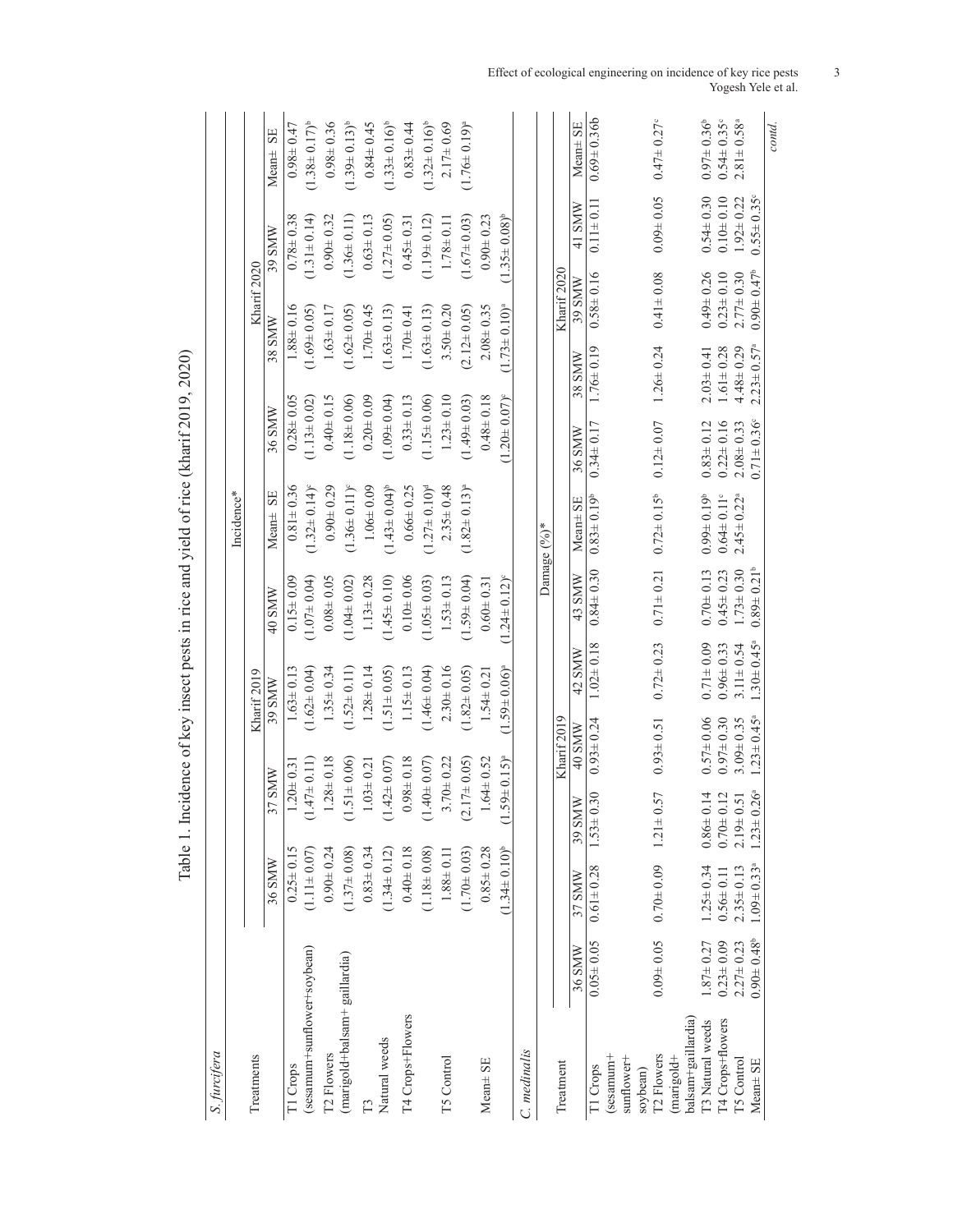|                        |             | Mean <sup>±</sup> SE<br>41 SMW | $3.76 \pm 1.90^{\circ}$<br>$0.00 + 0.00$  | $3.95 \pm 1.96^{\circ}$<br>$0.10 + 0.10$                    | $4.55 \pm 2.25^{\circ}$<br>$0.15 \pm 0.15$ | $4.37 \pm 2.21$ <sup>b</sup><br>$0.00 + 0.00$ | $7.13 \pm 2.19^a$<br>$2.08 + 0.30$<br>$0.47 \pm 0.40^d$ |                                                   |                               |                                       |                                          |                             |                             |                                |         |         |                       |                                                                                                                                                                                                                                                                                                                                                                                                                                                                                                                                                                                                                                                                                                                                                                                                                                                                                                                                                 |
|------------------------|-------------|--------------------------------|-------------------------------------------|-------------------------------------------------------------|--------------------------------------------|-----------------------------------------------|---------------------------------------------------------|---------------------------------------------------|-------------------------------|---------------------------------------|------------------------------------------|-----------------------------|-----------------------------|--------------------------------|---------|---------|-----------------------|-------------------------------------------------------------------------------------------------------------------------------------------------------------------------------------------------------------------------------------------------------------------------------------------------------------------------------------------------------------------------------------------------------------------------------------------------------------------------------------------------------------------------------------------------------------------------------------------------------------------------------------------------------------------------------------------------------------------------------------------------------------------------------------------------------------------------------------------------------------------------------------------------------------------------------------------------|
|                        | Kharif 2020 | 39 SMW                         | $2.55 \pm 0.17$                           | $2.68 \pm 0.49$                                             | $2.88 \pm 0.55$                            | $3.75 \pm 0.64$                               | $6.00 \pm 0.87$<br>$3.57 \pm 0.64$ °                    |                                                   |                               |                                       |                                          |                             |                             |                                |         |         |                       |                                                                                                                                                                                                                                                                                                                                                                                                                                                                                                                                                                                                                                                                                                                                                                                                                                                                                                                                                 |
|                        |             | 38 SMW                         | $3.50 \pm 0.52$                           | $3.65 \pm 0.60$                                             | $4.40 \pm 0.52$                            | $3.20 \pm 0.67$                               | $7.80 + 1.00$<br>$4.51 \pm 0.84$ <sup>b</sup>           |                                                   |                               |                                       |                                          |                             |                             |                                |         |         |                       | Whorl maggot damage % with same superscripts do not differ significantly.                                                                                                                                                                                                                                                                                                                                                                                                                                                                                                                                                                                                                                                                                                                                                                                                                                                                       |
|                        |             | 36 SMW                         | $9.00 \pm 0.55$                           | $9.38 \pm 0.44$                                             | $10.78 \pm 1.43$                           | $10.53 \pm 0.65$                              | $12.65 \pm 1.23$<br>$10.47 \pm 0.64$ <sup>a</sup>       |                                                   |                               |                                       |                                          |                             |                             |                                |         |         |                       |                                                                                                                                                                                                                                                                                                                                                                                                                                                                                                                                                                                                                                                                                                                                                                                                                                                                                                                                                 |
| Damage $(%^{\circ})^*$ |             | Mean± SE                       | $5.42 \pm 1.06^{\circ}$                   | $5.52 \pm 1.24^b$                                           | $5.97 \pm 1.50$ <sup>b</sup>               | $5.00 \pm 0.93$ <sup>b</sup>                  | $7.47 \pm 1.20^a$                                       |                                                   | Kharif 2020                   | $4.71 \pm 0.07c$                      | $4.97 \pm 0.05$ b                        | $4.44 \pm 0.1d$             | $5.27 \pm 0.06a$            | $4.27 \pm 0.06d$               | 25.2    | 0.2     | 0.001                 | Leaf folder damage % with same superscripts do not differ significantly<br>Interaction (treatment $\times$ week), $F = (1.65)$ , LSD = (NA), p=0.100<br>Interaction (treatment $\times$ week), F = (1.0), LSD = (NA), p=0.458<br>Interaction (treatment $\times$ week), $F = (0.5)$ , LSD = (NA), p=0.855<br>WBPH counts with same superscripts do not differ significantly.<br>Data in parentheses $SQRT(X + I)$ transformed values<br>Freatment, F = $(82.19)$ , LSD = $(0.30)$ , p<0.001<br>Treatment, $F = (21.6)$ , LSD = (0.83), p<0.001<br>Freatment, $F = (18.5)$ , $LSD = (0.12)$ , $p < 0.001$<br>Week, $F = (253.1)$ , $LSD = (0.74)$ , $p<0.001$<br>Week, $F = (63.22)$ , $LSD = (0.27)$ , $p < 0.001$                                                                                                                                                                                                                              |
|                        |             | 42 SMW                         | $1.40 \pm 0.18$                           | $1.53 \pm 0.26$                                             | $1.73 \pm 0.36$                            | $1.58 \pm 0.19$                               | $1.99 + 0.44d$<br>$3.75 \pm 0.46$                       |                                                   | Yield (mt/ha)<br>Kharif 2019  | $4.52 \pm 0.24$                       | $4.80 \pm 0.55a$                         | $4.12 \pm 0.31$ bc          | $5.60 \pm 0.24a$            | $3.99 \pm 0.20c$               | 3.7     | $1.0\,$ | 0.033                 | Week, $F = (68.6)$ , LSD = (0.09), p<0.001<br>*Mean of ten replications.<br>*Mean of ten replications.                                                                                                                                                                                                                                                                                                                                                                                                                                                                                                                                                                                                                                                                                                                                                                                                                                          |
|                        |             | 40 SMW                         | $5.40 \pm 1.40$                           | $4.15 \pm 0.48$                                             | $4.95 \pm 0.84$                            | $6.35 \pm 0.74$                               | $5.72 \pm 0.63$<br>$7.78 + 0.55$                        |                                                   | Kharif 2020                   | $0.8\pm0.05^{\rm bc}$                 | $0.9\pm0.1^{\rm{bc}}$                    | $1.2\pm0.1^{\circ}$         | $0.6 \pm 0.03$ <sup>c</sup> | $1.7\pm 0.2^{\rm a}$           | 8.3     | 0.4     | < 0.001               | Kharif 2020<br>Kharif 2020<br>Kharif 2020                                                                                                                                                                                                                                                                                                                                                                                                                                                                                                                                                                                                                                                                                                                                                                                                                                                                                                       |
|                        | Kharif 2019 | 39 SMW                         | $6.90 \pm 1.02$                           | $6.58 \pm 1.28$                                             | $7.13 \pm 0.98$                            | $6.88 \pm 0.78$                               | $7.27 \pm 0.41$ <sup>b</sup><br>$8.85 \pm 0.62$         |                                                   | White ears (%)<br>Kharif 2019 | $0.9 + 0.08$                          | $1.1 \pm 0.1^{\circ}$                    | $1.5 \pm 0.1$ <sup>ab</sup> | $1.1\pm0.1^{\rm b}$         | $0.2^{\mathrm{a}}$<br>$1.8\pm$ | 3.9     | 0.5     | 028<br>$\ddot{\circ}$ |                                                                                                                                                                                                                                                                                                                                                                                                                                                                                                                                                                                                                                                                                                                                                                                                                                                                                                                                                 |
|                        |             | 37 SMW                         | $6.08 \pm 0.60$                           | $6.50 \pm 0.94$                                             | $5.18 \pm 0.58$                            | $5.48 \pm 0.91$                               | $6.15 \pm 0.48$<br>$5.88 \pm 0.24$ °                    |                                                   |                               |                                       |                                          |                             |                             |                                |         |         |                       |                                                                                                                                                                                                                                                                                                                                                                                                                                                                                                                                                                                                                                                                                                                                                                                                                                                                                                                                                 |
|                        |             | 36 SMW                         | $7.35 \pm 0.66$                           | $8.90 \pm 0.82$                                             | $10.88 \pm 1.27$                           | $4.80 \pm 0.47$                               | $8.56 \pm 1.14^a$<br>$10.83 \pm 0.97$                   |                                                   |                               |                                       |                                          |                             |                             |                                |         |         |                       |                                                                                                                                                                                                                                                                                                                                                                                                                                                                                                                                                                                                                                                                                                                                                                                                                                                                                                                                                 |
| H. sasakii             | Treatments  |                                | T1 Crops (sesamum+<br>sunflower+ soybean) | Balsam+ gaillardia)<br>T <sub>2</sub> Flowers<br>(marigold+ | T3 Natural weeds                           | T4 Crops+flowers                              | T5 Control<br>Mean± SE                                  | T. incertulas and S. inferens incidence and yield | Treatment                     | T1 Crops (sesamum+ sunflower+soybean) | T2 Flowers (marigold+balsam+ gaillardia) | T3 Natural weeds            | T4 Crops+Flowers            | T5 Control                     | F-value | LSD     | p-value               | Whorl maggot damage % with same superscripts do not differ significantly.<br>Leaf folder damage % with same superscripts do not differ significantly<br>Interaction (treatment $\times$ week), $F = (2.82)$ , LSD = (2.06), p<0.001<br>Interaction (treatment $\times$ week), $F = (3.8)$ , LSD = (0.19), p<0.001<br>Interaction (treatment $\times$ week), $F = (2.6)$ , LSD = (0.76), p<0.001<br>WBPH counts with same superscripts do not differ significantly.<br>Data in parentheses $SQRT(X + 1)$ transformed values<br>Treatment, $F = (8.51)$ , LSD = $(0.92)$ , p<0.001<br>Treatment, $F = (41.4)$ , LSD = (0.09), p<0.001<br>Treatment, $F = (45.5)$ , LSD = $(0.31)$ , p<0.001<br>Week, $F = (56.70)$ , LSD = (0.92), p<0.001<br>Week, $F = (34.5)$ , LSD = $(0.08)$ , p<0.001<br>Week, $F = (2.6)$ , LSD = (0.34), p=0.026<br>*Mean of ten replications.<br>*Mean of ten replications.<br>Kharif 2019<br>Kharif 2019<br>Kharif 2019 |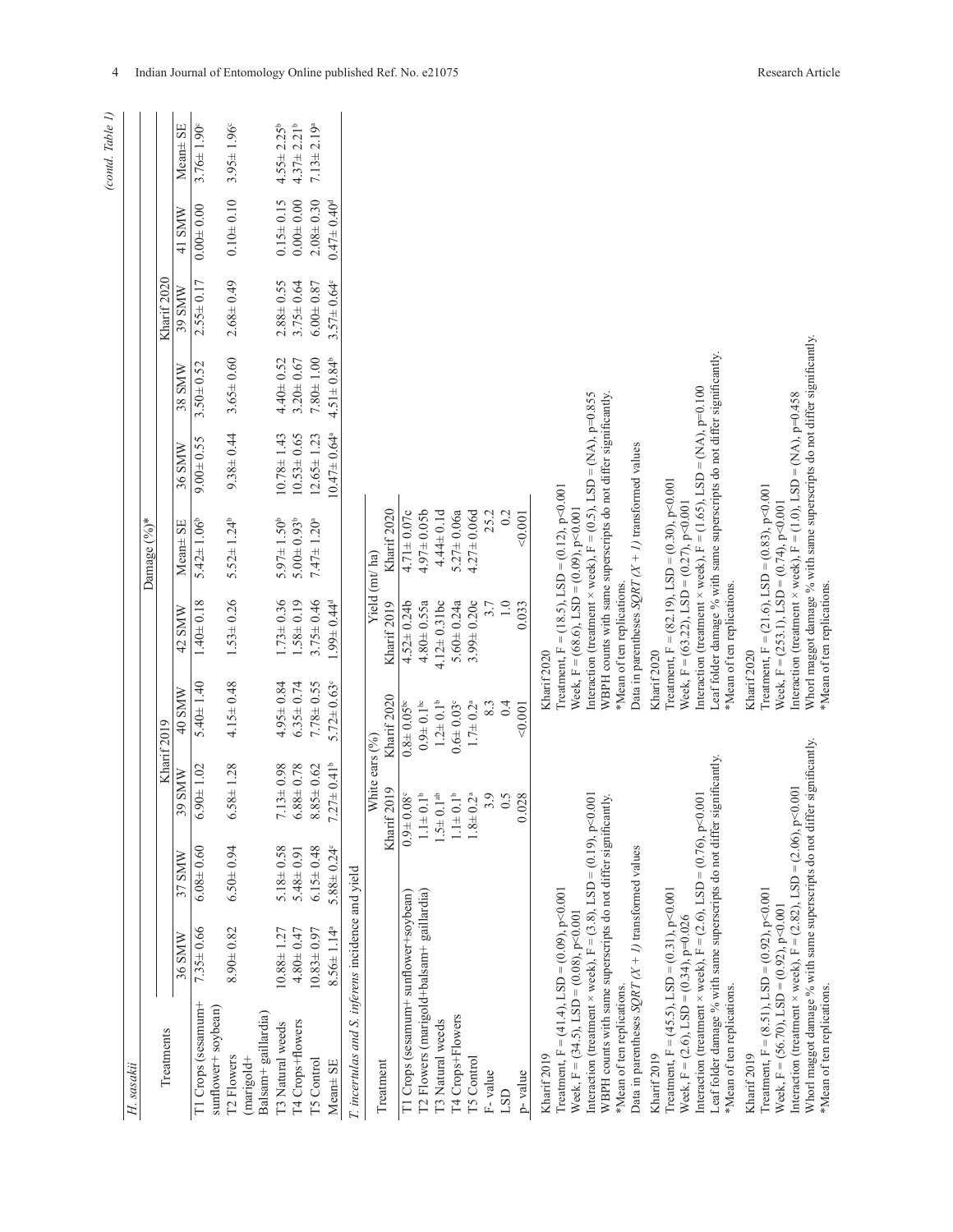Egg parasitoids of planthoppers like *Oligosita* and *Anagrus* from common grassy flora near the ridge increased, while the population of planthoppers was reduced significantly with ecological engineering techniques (Zhu et al. 2015). The numbers of egg parasitoids, invertebrate predators, vertebrate predators like frogs and numbers of aquatic predators such as Odonata (damselflies) and Tetragnathidae were significantly higher than those in the control fields (Chen et al. 2016; Kong et al. 2016; Zhu et al. 2017). The application of ecological engineering technology has kept rice pest populations at low levels. Zhu et al (2014) proposed that presence of flowering plants like *Tagetes erecta, Trida procumbens, Emilia sonchifolia* and *Sesamum indicum* around the rice reduces the planthoppers, and increased the abundance of natural enemies like mirid bug. Planting of flowering plants like sesamum, tagetes, sunflower etc. on rice field bund and along the roadsides has been recommended for improving biological control and sustainable management of rice insect pests (Lu and Guo, 2015). Planting of sesamum around the rice fields has been a widely accepted. Egg parasitoids such as *Anagrus optabilis* and *A. nilaparvatae* are known to be significantly attracted by volatile compounds from sesamum flowers and leaves. It has also been reported that the, sesamum flowers also enhances the longevity of egg parasitoids for lepidopterous pests like pink stem borers, spotted stem borers and leaf folders and does not support these pests (Zhu et al., 2012; 2015).

Laboratory screening experiments proved that volatiles of *S. indicum*, *Impatiens balsamena*, *E. sonchifolia*, *Hibiscus coccineus T. procumbens* and *H. esulentus* attract and enhance the performance of *Anagrus* spp. (Zhu et al., 2013). Of these, *S. indicum*, *E. sonchifolia*, and *I. balsamena* were also attractive to *A. nilaparvatae,* and *S. indicum* flowers specifically enhance the life span of *A. nilaparvatae* and *A. optabilis*. Horgan et al (2016) reported lower leafhopper and WBPH abundance in the rice fields planted with string bean strips. In another study, banker plant system consisted of planting a grass species, *Leersia sayanuka*, adjacent to rice fields. BPH population densities were significantly lower in rice fields with banker plant system (Zheng et al., 2017). Chandrasekar et al. (2017) recommended the use weed strips of *E. colonum* (L.) and *E. crusgalli* in rice ecosystem to enhance the availability of mirid bugs. Rice bunds were increasingly recognized as near crop habitats that can be used for planting trap crops and other flowering plants for attraction and conservation of natural enemies. Present study on ecological engineering in rice revealed that planting of crops plants such as sesamum, sunflower and soybean and flowering crops such as marigold, balsam and gaillardia on the bunds around the main rice fields attract and enhance natural enemies.

## **ACKNOWLEDGEMENTS**

The authors thank the Head, Division of Entomology and Dean, ICAR-IARI, New Delhi for providing the space and resources. Authors also acknowledge the Director and Joint Director (Research), ICAR-National Institute of Biotic Stress Management, Raipur for allowing to carry out the PhD research work at the ICAR-IARI, New Delhi.

#### **REFERENCES**

- Atanassov A, Shearer P W, Hamilton G, Polk D. 2002. Development and implementation of a reduced risk peach arthropod management program in New Jersey. Journal of Economic Entomology 95: 803-812.
- Behura N, Sen P, Kar M K. 2011. Introgression of yellow stem borer (*Scirphophaga incertulas*) resistance gene, into cultivated rice (*Oryza* spp.) from wild spp. Indian Journal of Agricultural Sciences 81: 359-362.
- Chandrasekar K, Muthukrishnan N, Soundararajan R P. 2017. Ecological engineering cropping methods for enhancing predator, *Cyrtorhinus lividipennis* (Reuter) and suppression of planthopper, *Nilaparvata lugens* (Stal) in rice-weeds as border cropping system. Journal of Pharmacognosy and Phytochemistry 6(5): 2387-2391.
- Chen G H, Zhu P Y, Zheng X S, Yao X M, Zhang F C, Sheng X Q, Xu H X, Lu Z X. 2016. The practice of ecological engineering on the control of rice insect pests in Jinhua. China Plant Protection 36: 31-36.
- Dent D. 1991. Insect pest management. Wallingford (UK): CAB International. 604 pp.
- Gurr G M, Liu J, Read D M, Catindig J L A, Cheng J A, Lan L P, Heong K L. 2011. Parasitoids of Asian rice planthopper (Hemiptera: Delphacidae) pests and prospects for enhancing biological control by ecological engineering. Annals of Applied Biology 158(2): 149-176.
- Gurr G M, Scarratt S L, Wratten S D, Berndt L, Irvin N. 2004. Ecological engineering, habitat manipulation and pest management. In Ecological engineering for pest management: advances arthropods. pp. 1-12.
- Gurr G M. 2009. Prospects for ecological engineering for planthoppers and other arthropod pests in rice. Planthoppers: New threats to the sustainability of intensive rice production systems in Asia. pp. 371-388.
- Horgan F G, Ramal A F, Bernal C C, Villegas J M, Stuart A M, Almazan M L. 2016. Applying ecological engineering for sustainable and resilient rice production systems. Procedia Food Science 6: 7-15.
- Kean J, Wratten S, Tylianakis J, Barlow N. 2003. The population consequences of natural enemy enhancement, and implications for conservation biological control. Ecology Letters 6: 604-612.
- Khush G S. 2004. Harnessing science and technology for sustainable ricebased production systems. In: FAO Rice Conference 04/CRS.14, 12-13 February 2004, Rome, Italy, 13 pp.